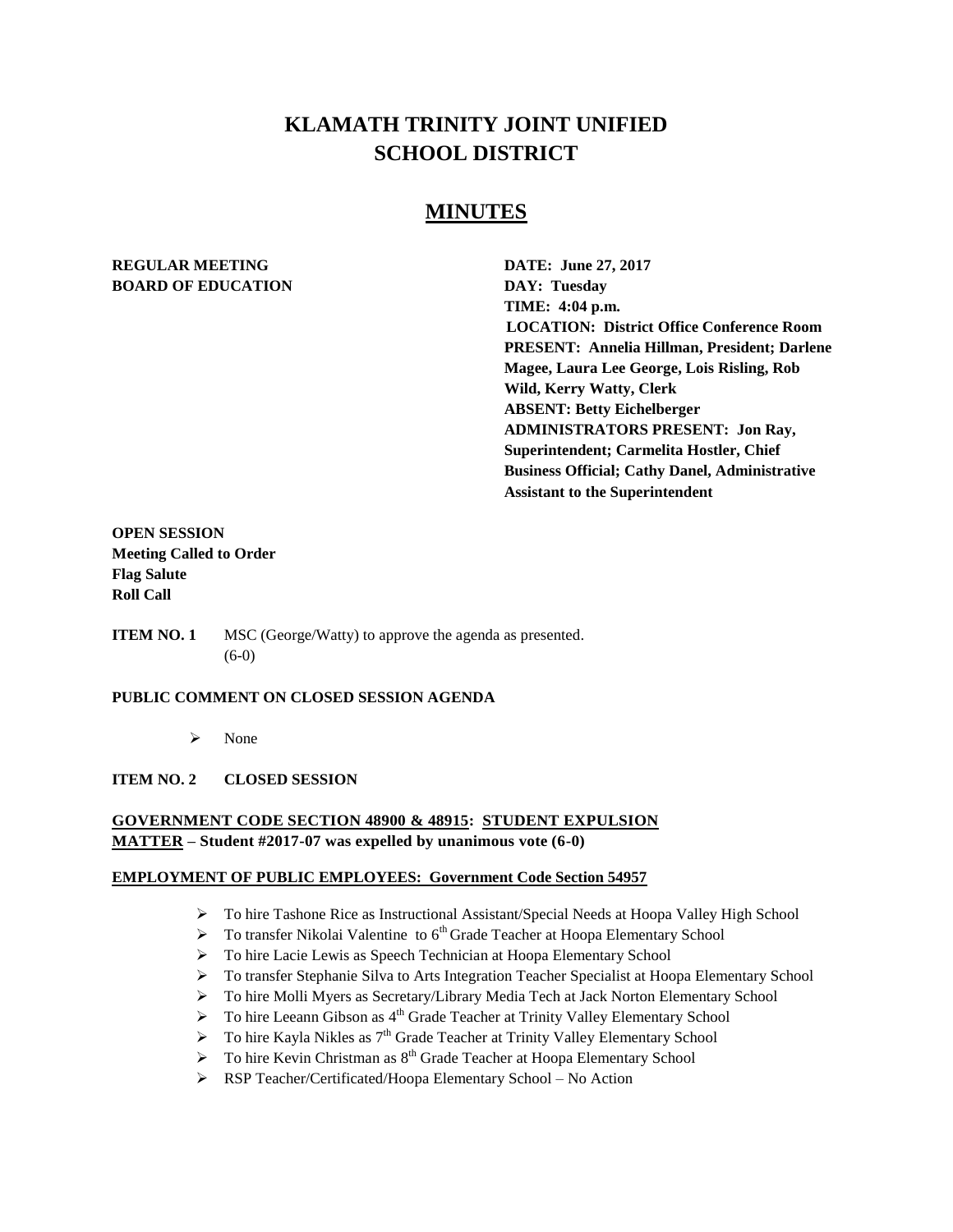All hires were approved by one motion. (6-0)

**GOVERNMENT CODE SECTION 54957**: Public Employee discipline, dismissal, release, non-reelection, acceptance of the resignation of, or other action which otherwise affects the employment status of a public employee.

GOVERNMENT CODE SECTION 54956.9 Conference with Legal Counsel – Anticipated Litigation: Under Government Code sections 54956.9(d)(2), the Klamath Trinity Joint Unified Board of Trustees hereby provides public notice that it may meet in Closed Session to decide whether there is significant exposure to litigation, and to consider and act in connection with matters for which there is a significant exposure to litigation. Under Government Code sections 54956.9, the Klamath Trinity Joint Unified Board of Trustees hereby provides public notice that it may meet in Closed Session to decide to initiate litigation and to consider and act in connection with litigation it has decided to initiate Conference with Legal Counsel – Anticipated Litigation: Significant exposure to Litigation.

GOVERNMENT CODE SECTIONS 6549.1(d) AND 54957.6 CONFERENCE WITH LABOR NEGOTIATOR Agency Negotiator: Jon Ray, Superintendent, Employee Organizations: Klamath Trinity Teachers Association (KTTA); California School Employees Association, Chapter 347 (CSEA); Unrepresented Employees.

#### **RETURN TO OPEN SESSION** 6:00 p.m.

#### **ACTIONS RESULTING FROM CLOSED SESSION**

## **ITEM NO. 3 ANNOUNCEMENT OF ACTIONS TAKEN IN CLOSED SESSION WHICH ARE REQUIRED TO BE ANNOUNCED**

## **ITEM NO. 4 PUBLIC COMMENT AND COMMUNICATION ON NON-AGENDA ITEMS TO INCLUDE INDIAN POLICIES AND PROCEDURES**

Terry Bray - Attendance

#### **ITEM NO. 5 CONSENT AGENDA**

MSC (George/Magee) to approve the consent agenda as presented. (6-0)

#### **5.1 MINUTES OF PREVIOUS MEETING**

Special Meeting – May 5, 2017 Regular Meeting – May 9, 2017 Special Meeting – June 1, 2017 Special Meeting – June 13, 2017

#### **5.2 BILLS AND WARRANTS REPORT**

Total for the month of May: \$4,578,978.13

#### **5.3 SECOND QUARTER REPORT/WILLIAMS UNIFORM COMPLAINTS**

The Board is asked to approve the second quarter report. No reports were filed.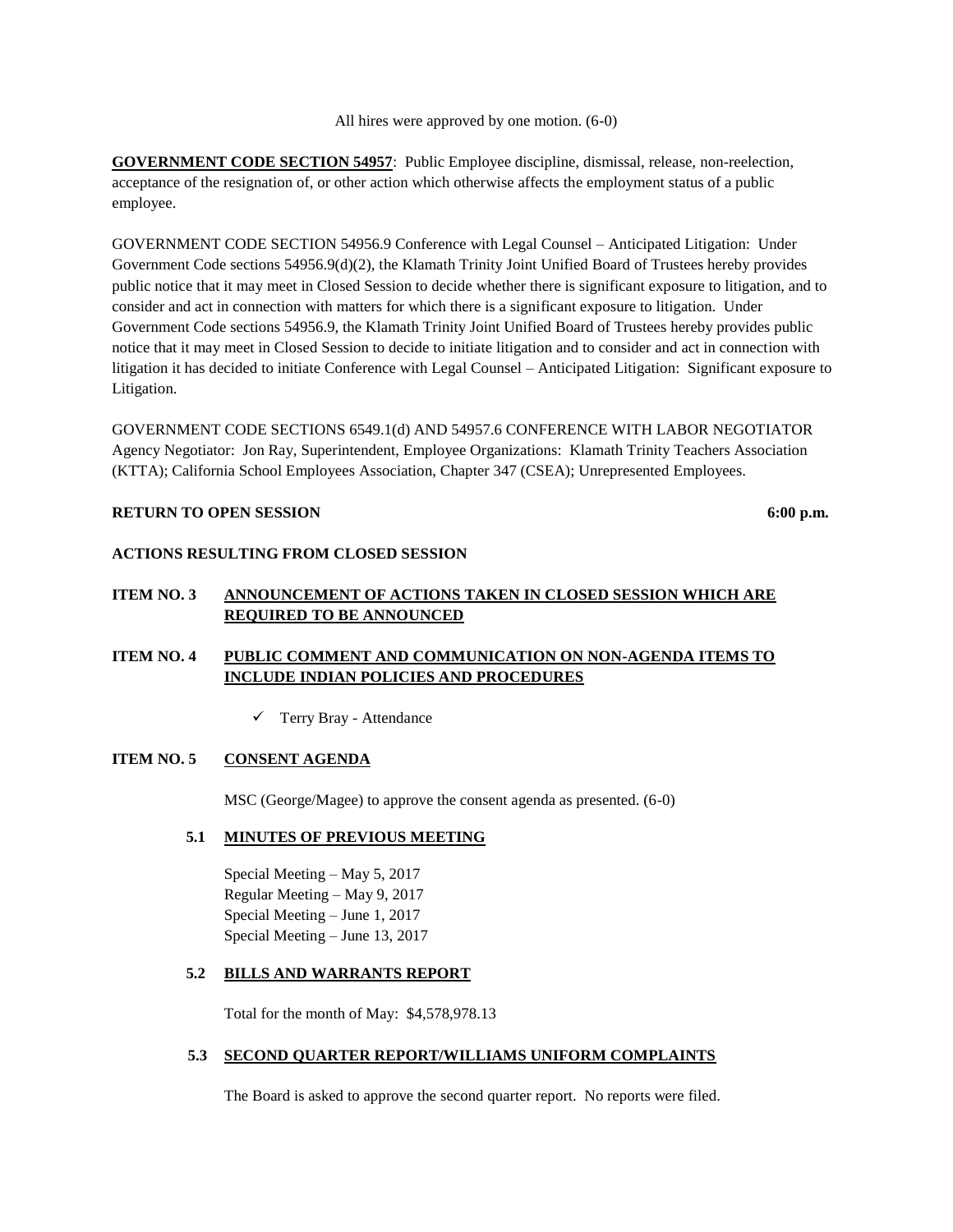### **5.4 ANNUAL APPROVAL OF SIGNATURE AND WARRANT DISTRIBUTION AUTHORIZATION CS-1 & CERTIFICATION FORM CS-7. 2017-18 SCHOOL YEAR**

Authorization is required to designate authorized signers to sign Commercial Warrants and Payroll Payment orders for the 2017-18 school year.

#### **5.5 TRAVEL REQUEST-FREEDOM WRITERS INSTITUTE**

The Board is asked to approve the travel request for Brooke Ferandell to attend the Freedom Writers Institute in Long Beach from July 28-August 1.

#### **ITEM NO. 6 DISTRICT REPORTS**

- **6.1** Indian Education Director's Report: Margo Robbins announced the Title VI grant was awarded in the amount of \$189,816.00. Discipline committee has had three meetings and an agreement should happen before school starts. Consistency is needed district wide. Community members want trauma training/restorative justice to be done after every out of school suspension.
- **6.2** Construction Update: Kevin Nolen shared that Phase II projects, except for the High School Paving, is on the punch list. Weitchpec Elementary school Phase III is going well and is ahead of schedule.
- **6.3** Student Board Member Report: none
- **6.4** Special Education Report**:** none
- **6.5** Employee Group Reports: none

#### **ITEM NO. 7 ITEMS FOR BOARD ACTION**

#### **7.1 ACTION ON THE LOCAL CONTROL ACCOUNTABILITY PLAN (LCAP)**

MSC (Watty/Magee) to approve the LCAP for the 2017-18 school year with any changes needed to be made for clarification. (6-0)

#### **7.2 ADOPTION OF THE 2017-2018 BUDGET**

MSC (George/Wild) to approve the budget for 2017-18. (6-0)

#### **7.3 TT CONSTRUCTION INVOICE-ORLEANS ELEMENTARY SCHOOL-PHASE II**

MSC (Watty/Wild) to approve the invoice of \$9,817.08 for supplies for the infiltration gallery at Orleans Elementary School. (5-1 nay/George)

#### **7.4 PACE ENGINEERING, INC. – PHASE II**

MSC (Watty/Wild) to approve the invoices totaling \$3,499.50 for Phase II work at: Hoopa Valley Elementary \$172.00 Trinity Valley Elem. \$468.00 Hoopa High School \$2,274.50 Jack Norton Elem. \$585.00 (5-1 abstain/George)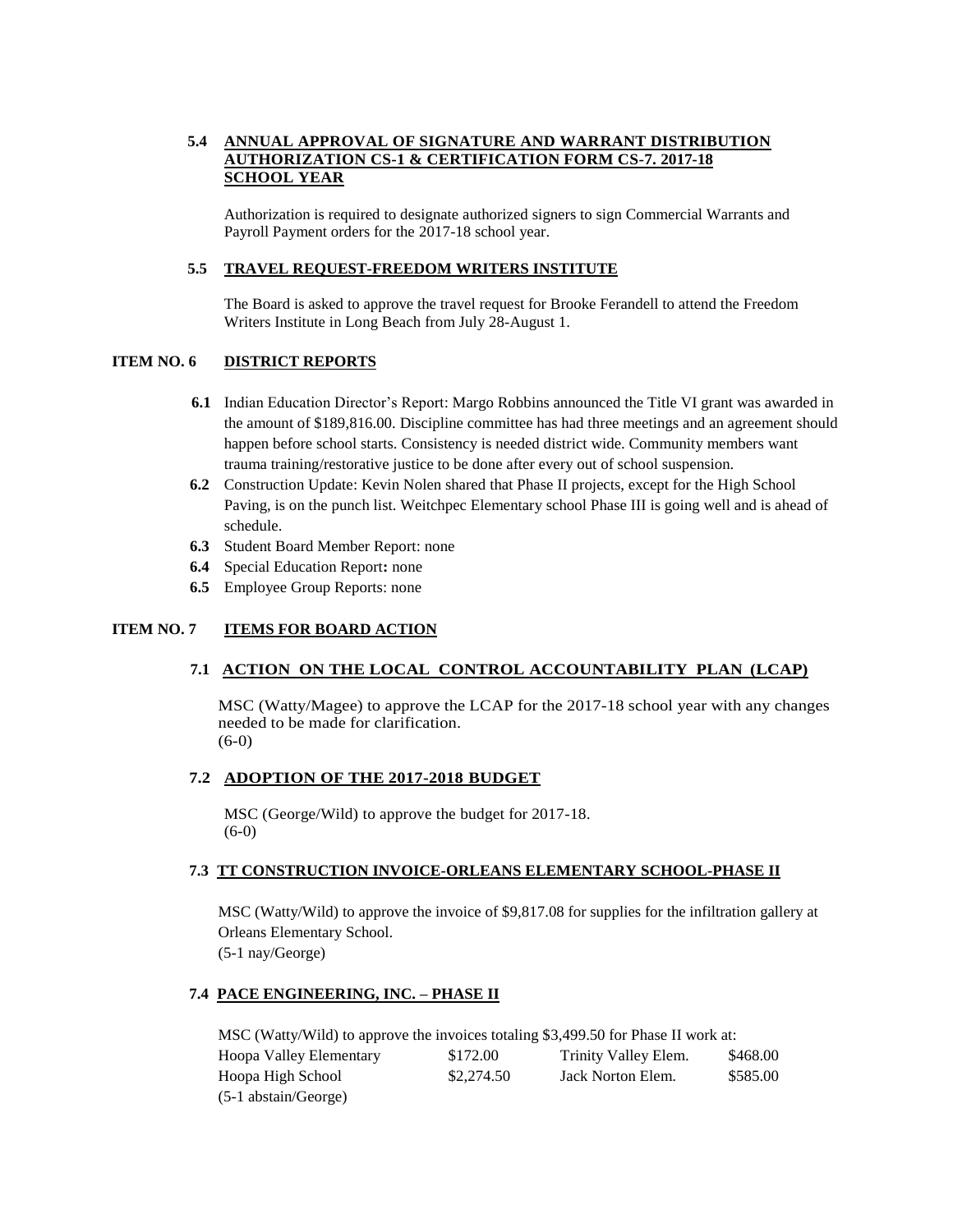## **7.5 ASBESTOS SCIENCE TECHNOLOGIES, INC CHANGE ORDER-HOOPA VALLEY ELEMENTARY SCHOOL-PHASE III**

MSC (Risling/Magee) to approve the change order in the amount of \$15,594.51 for asbestos and mold sampling. (6-0)

#### **7.6 SCHOOL SITE PLAN FOR TRINITY VALLEY ELEMENTARY SCHOOL**

MSC (Watty/Wild) to approve the school site plan for Trinity Valley Elementary School for the 2017-18 school year.

(6-0)

#### **7.7 RESOLUTION #2017-15/SHORT-TERM EMPLOYEES**

MSC (Wild/Magee) to approve the resolution regarding short-term employees to perform specified services from June 27, 2017 to December 31, 2017. (6-0)

#### **7.8 PUBLIC HEARING-CSEA SUNSHINE PROPOSAL FOR 2017-2018**

Opening of public hearing: 7:06 pm Comment period: none Closing of public hearing: 7:07 pm

#### **7.9 CSEA SUNSHINE PROPOSAL FOR 2017-2018**

MSC (Watty/Magee) to approve the sunshine proposal from the California School Employees Association for the 2017-2018 school year. (6-0)

### **7.10 CRM CONTRACT FOR PROFESSIONAL SERVICES-PHASE III CONSTRUCTION MANAGER MULTIPLE PRIME**

MSC (Watty/Magee) to approve the contract for said services. (6-0)

**7.11 SUPERINTENDENT CONTRACT** – MSC (Watty/George) (6-0)

#### **7.12 SCHOOL SITE PLAN-HOOPA ELEMENTARY SCHOOL**

MSC (George/ Wild) to approve the School Site Plan for Hoopa Elementary School for the 2017- 18 school year. (6-0)

#### **ITEM NO. 8 NON ACTION/INFORMATION ITEMS**

**8.1** Performance Agreements for May